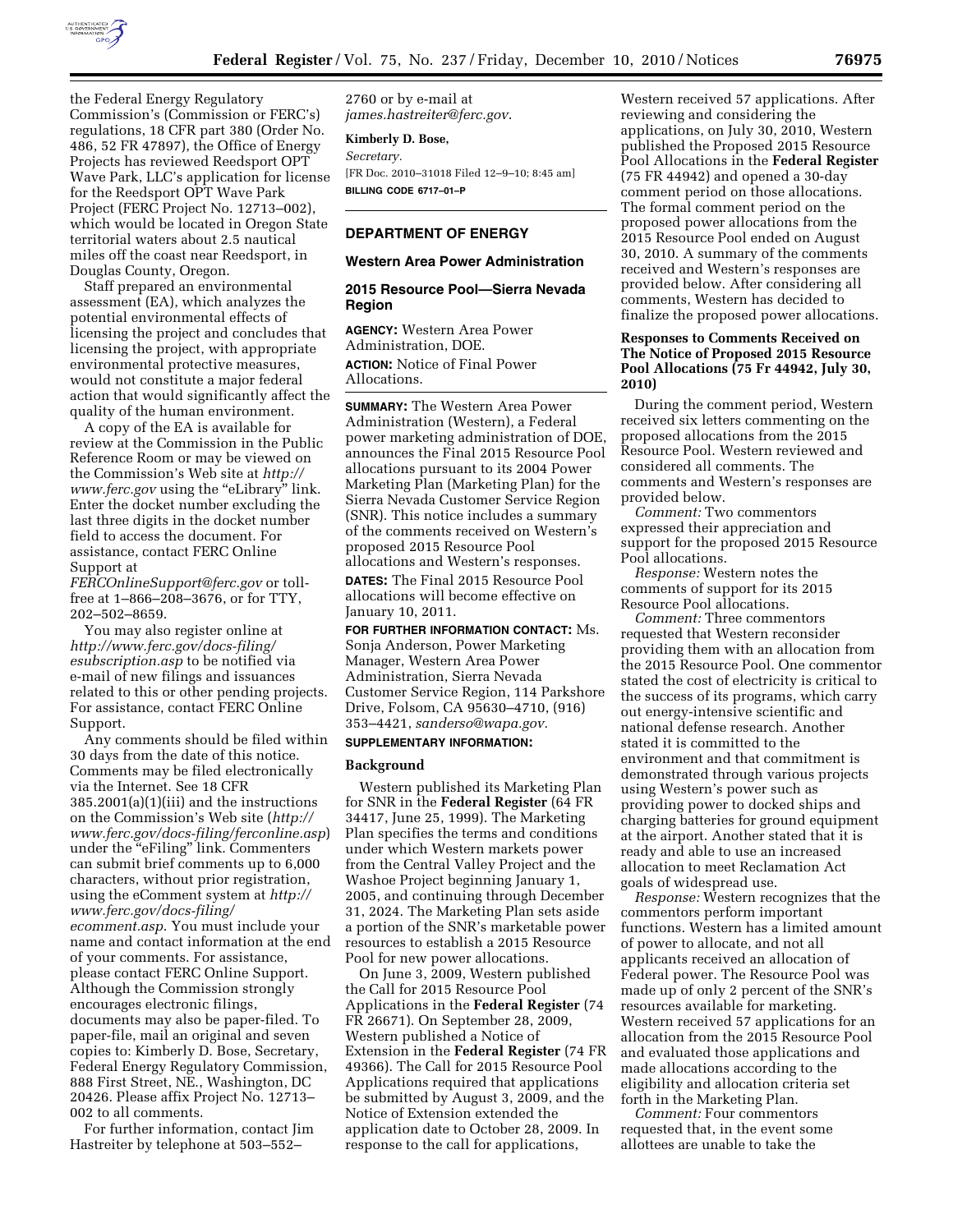allocation, Western should consider providing the commentors with an allocation/increased allocation from the 2015 Resource Pool. Three of those commentors are expecting their loads to increase in the coming years.

*Response:* Western will allocate any available power according to the eligibility and allocation criteria set forth in the Marketing Plan.

*Comment:* One commentor requested an increase in its allocation to the median level of the allocations.

*Response:* Western considered the size of the applicants' loads when it made the allocations according to the allocation criteria set forth in the

Marketing Plan. Because not all applicants' loads are the same size, the allocations were also not the same size.

*Comment:* Two commentors asked Western to clarify the criteria it used in determining the allocations from the 2015 Resource Pool.

*Response:* Under the Marketing Plan, Western allocated power to the applicants that met the eligibility criteria set forth in the Marketing Plan. Western then applied the allocation criteria to all applicants receiving an allocation. The eligibility criteria and allocation criteria are discussed in the Marketing Plan and the Call for Applications.

#### **Final 2015 Resource Pool Allocations**

The final 2015 Resource Pool allottees are listed below. The allocations are expressed as percentages of the Base Resource (BR) with an estimated megawatthour (MWh) amount of each allocation. The estimated MWh for each allocation assumes an estimated average annual BR of 3,342,000 MWh and are rounded to the nearest MWh. The actual amount of BR a customer will receive will vary hourly, daily, monthly, and annually depending on hydrology and other constraints that may govern the CVP operations. The final allocations are as follows:

| Applicant | Base resource<br>allocation per-<br>cent | Estimated<br>(MWh) |
|-----------|------------------------------------------|--------------------|
|           | 0.06140                                  | 2,052              |
|           | 0.06140                                  | 2.052              |
|           | 0.06140                                  | 2,052              |
|           | 0.06140                                  | 2,052              |
|           | 0.07795                                  | 2,605              |
|           | 0.06140                                  | 2,052              |
|           | 0.06140                                  | 2,052              |
|           | 0.06140                                  | 2,052              |
|           | 0.12274                                  | 4,102              |
|           | 0.00491                                  | 164                |
|           | 0.04668                                  | 1,560              |
|           | 0.06140                                  | 2,052              |
|           | 0.06140                                  | 2.052              |
|           | 0.06140                                  | 2,052              |
|           | 0.62094                                  | 20.752             |
|           | 0.06140                                  | 2,052              |
|           | 0.04873                                  | 1.628              |
|           | 0.00674                                  | 225                |
|           | 0.03503                                  | 1.170              |
|           | 0.06140                                  | 2,052              |
|           | 0.06140                                  | 2,052              |
|           | 0.01400                                  | 468                |
|           | 0.02421                                  | 809                |
|           | 0.06140                                  | 2,052              |
|           | 0.06140                                  | 2.052              |
|           | 0.06140                                  | 2,052              |
|           | 0.01573                                  | 525                |
|           | 2.00000                                  | 66.840             |

## **Contracting Process**

After the effective date of this notice, Western will begin the contracting process with allottees who are not currently customers. Allottees must execute and return without modification Western's electric service contract to purchase the BR within 6 months of the contract offer, unless otherwise agreed to in writing by Western. Western reserves the right to withdraw and reallocate any power if an allottee does not execute the electric service contract within the 6-month period. The date of initial service under these contracts is January 1, 2015, and these contracts will remain in effect until midnight of December 31, 2024. Existing customers

who received power allocations from the 2015 Resource Pool will receive a revised Exhibit A to their BR contracts increasing their percentage of the BR.

If requested, Western will work with customers to develop a custom product to meet their needs. Custom products are described in the Marketing Plan and are offered under contracts separate from the BR.

In the event there is any unallocated power after this process, Western reserves the right to reallocate such power according to the eligibility and allocation criteria set forth in the Marketing Plan. Entities who have submitted an application pursuant to this process need not re-submit an

application if they wish to be considered. Western will contact such eligible entities.

## **Authorities**

The Marketing Plan, published in the **Federal Register** (64 FR 34417) on June 25, 1999, was established pursuant to the Department of Energy Organization Act (42 U.S.C. 7101–7352); the Reclamation Act of June 17, 1902 (ch. 1093, 32 Stat. 388) as amended and supplemented by subsequent enactments, particularly section 9(c) of the Reclamation Project Act of 1939 (43 U.S.C. 485(c)); and other acts specifically applicable to the projects involved. This action falls within the